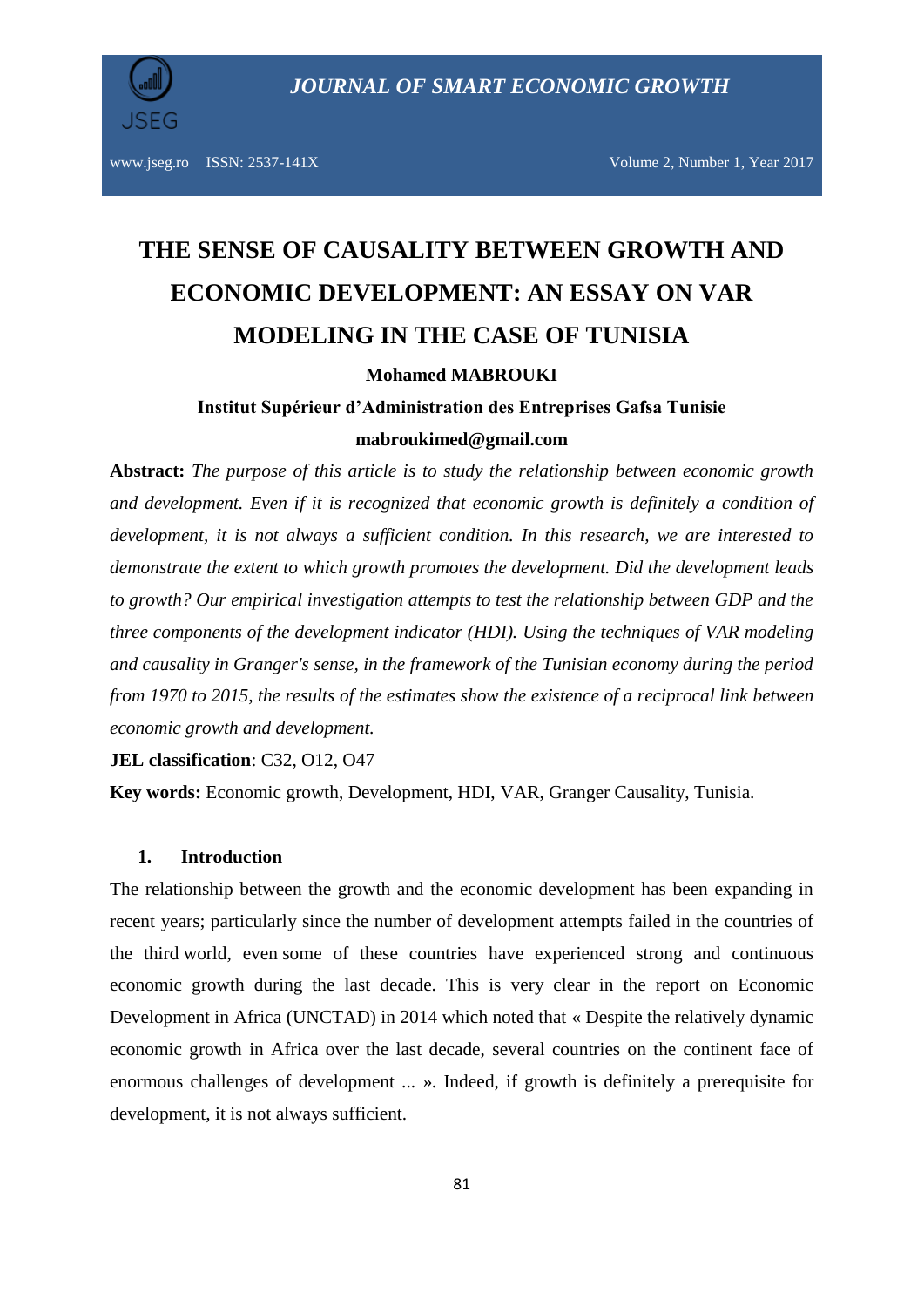



However, the empirical evidence shows that countries with the highest development index (HDI greater than 0.8) are those who have benefited from increased economic growth long. The most rapid improvement of IHD is recorded in emerging countries with exceptional growth, the image of Hong Kong, the Republic of Korea and Singapore. This is explained by the fact that the growth provided resources that used to improving the lifestyle.

Indeed, is it possible to say, that growth is a sufficient condition for economic development in general?

This question was always addressed by the approaches and policies. The economic development of a country is usually associated with, among others; the achievement of sustainable growth is sustained production and thus revenue. However, if income distribution is very unequal and / or new resources are not properly managed for development, growth cannot be accompanied by social and economic changes and improve overall living conditions beyond simply increasing the standard of living.

So, we are wondering if growth despite being a key that promoting the development. We will try in this research to answer this question. We will show first that growth has improved living standards and second, we will study the interrelationship between development and growth.

The purpose of this paper is to study the meaning of the causality that characterizes the relationship between economic growth and development. To do this, we will organize the rest of this work as follows: a first section will be devoted to the theoretical discussion of the complexity and the ambiguity of the relationship between these two notions. As a result, VAR modeling and Granger causality techniques will be implemented to empirically investigate the nature of the causal relationship that may exist between growth and development within the framework of the Tunisian economy during the period from 1970 to 2015. The last section will be reserved for conclusions and recommendations.

# **2. Literature review: the relationship between growth and development: theoretical elements**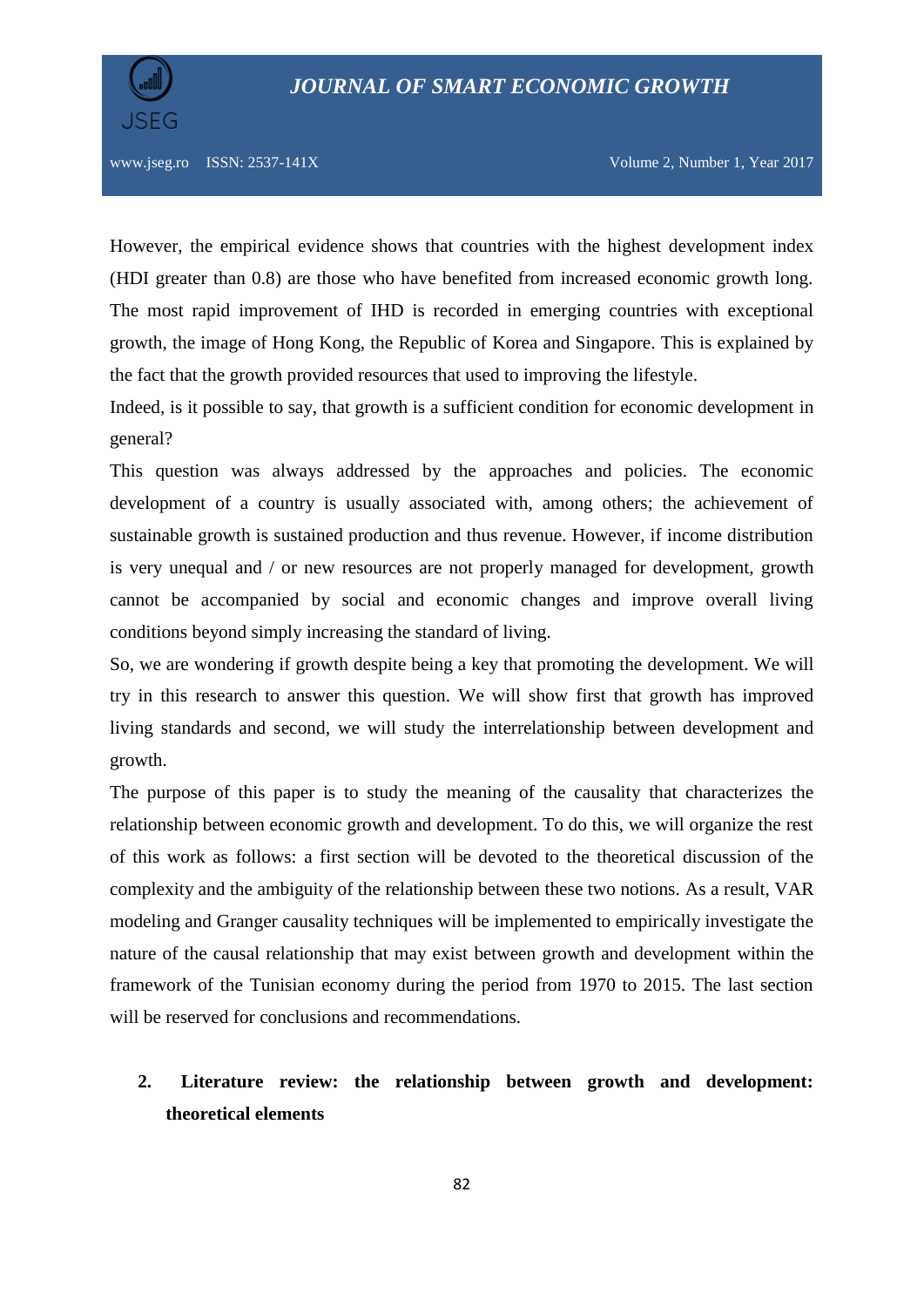

For growth and for economic development, we find the existence of different definitions that causes a complexity and ambiguity of the relationship between the two concepts.

# *The growth supports the development*

According to François Perroux (1961), «Growth is defined by a sustained increase in the size of a business, simple or complex, made of structural changes and possibly system, and accompanied by variable economic progress $\mathbf{v}^1$ . We mean by the term technical progress variables all the means and material conditions that will give individuals to increase their well being. Thus, growth can be seen as a means to promote the implementation of a development process. The winner of a Nobel Prize in Economics, Simon Kuznets, defines the economic growth of a country « ... As rising long period of its ability to offer its people a range constantly expanded economic goods; this increased capacity is based on technical progress and institutional adjustments it requires  $\frac{1}{2}$ .

For the author, modern economic growth results in a permanent capacity to provide a growing population an increasing amount of goods and services per inhabitant.

For Joseph Stiglitz (2015), The Nobel Prize in economics and former chief economist of the World Bank, «We have, and we, need growth for those at the bottom have access to a standard of living more comfortable  $\frac{1}{2}$ .

So, growth is a quantitative long-term process that should lead to a qualitative improvement that reflects developments in society towards better economic and social conditions. In short, growth must promote development.

## *The development promoting growth*

**.** 

The development appears, according to François Perroux (1961) as an explanation of growth. Development «is all mental and social changes of a population that make it suitable to grow cumulatively and permanently, its real global product» 4 . Thus, the development represents the

 $1$  L'économie du XX<sup>e</sup> siècle, Paris, PUF, 1961, note 1, p. 408.

<sup>&</sup>lt;sup>2</sup> Simon Kuznets, acceptance speech of the Nobel Prize in 1971

<sup>&</sup>lt;sup>3</sup> Paris Match, Posted on 10/09/2015, Interview Marie-Pierre Gröndahl.

<sup>4</sup> L'économie du XX° siècle, Paris, PUF, 1961, note 1, p. 408.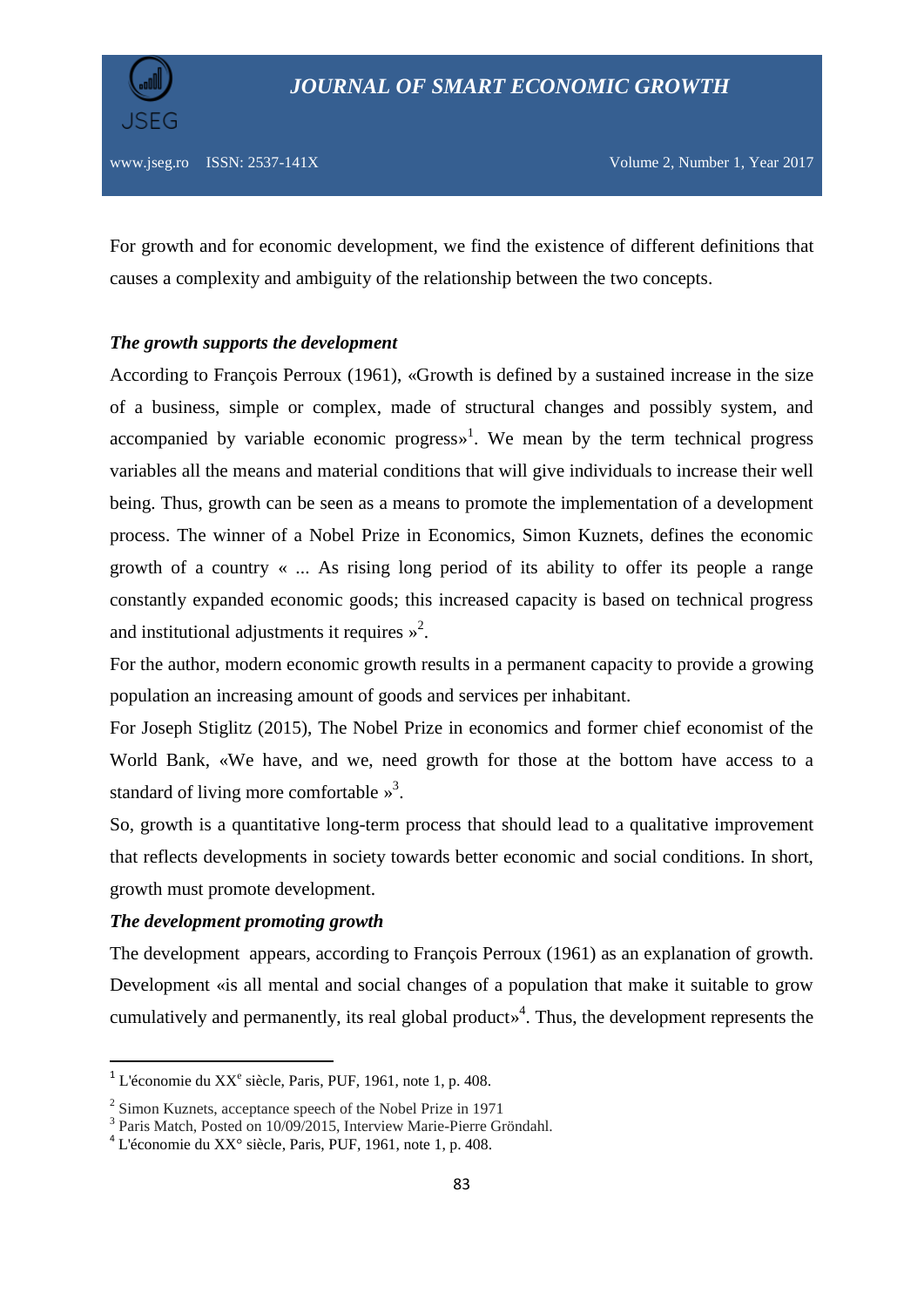



transformation of economic structures and systems, but also social and cultural and political and institutional and accompanying behind the growth.

Thus, in turn, economic development is a factor for creating favorable conditions for economic growth.

As such, the development refers to Paul Bairoch (1990) « All economic, social, technical, and institutional related to the increase in living standards resulting from technical and organizational changes resulting from the industrial revolution of the 18th century»<sup>5</sup>. This definition reflects a link between development and growth.

Theoretically, the relationship between growth and development is a reciprocal link. However, this link is not mechanical. Growth does not necessarily lead the development and vice versa.

#### **3. Method and Data**

**.** 

# *Causality between growth and economic development: an empirical study*

While, economic growth is the increase during a given period the production, the development is any process of transformation of economic structures and social systems and political and cultural rights. Those factors fight against poverty and promote education, health and equity. Thus, the development has a qualitative aspect; it is less quantifiable than economic growth.

Growth is generally measured by the growth rate of gross domestic product (GDP). This presents some problems: this indicator does not take into account all the wealth produced (non-salaried domestic production and the informal sector); does not adequately reflect the level of living; does not reflect the distribution of wealth. Therefore, the United Nations Development Program (UNDP) has developed since 1990 an indicator for Human Development (IDH) The calculation was amended in 2010 to reflect a number of criticisms. This indicator is a composite index made up of the average of three indicators for each rank country on a scale from 0 to 1: index of GDP per inhabitant expressed in purchasing power

<sup>5</sup> Bairoch P. [1990], « Développement », in Greffe X. et alii (éd), *Encyclopédie Economique*, Paris, Economica, pp. 133-164.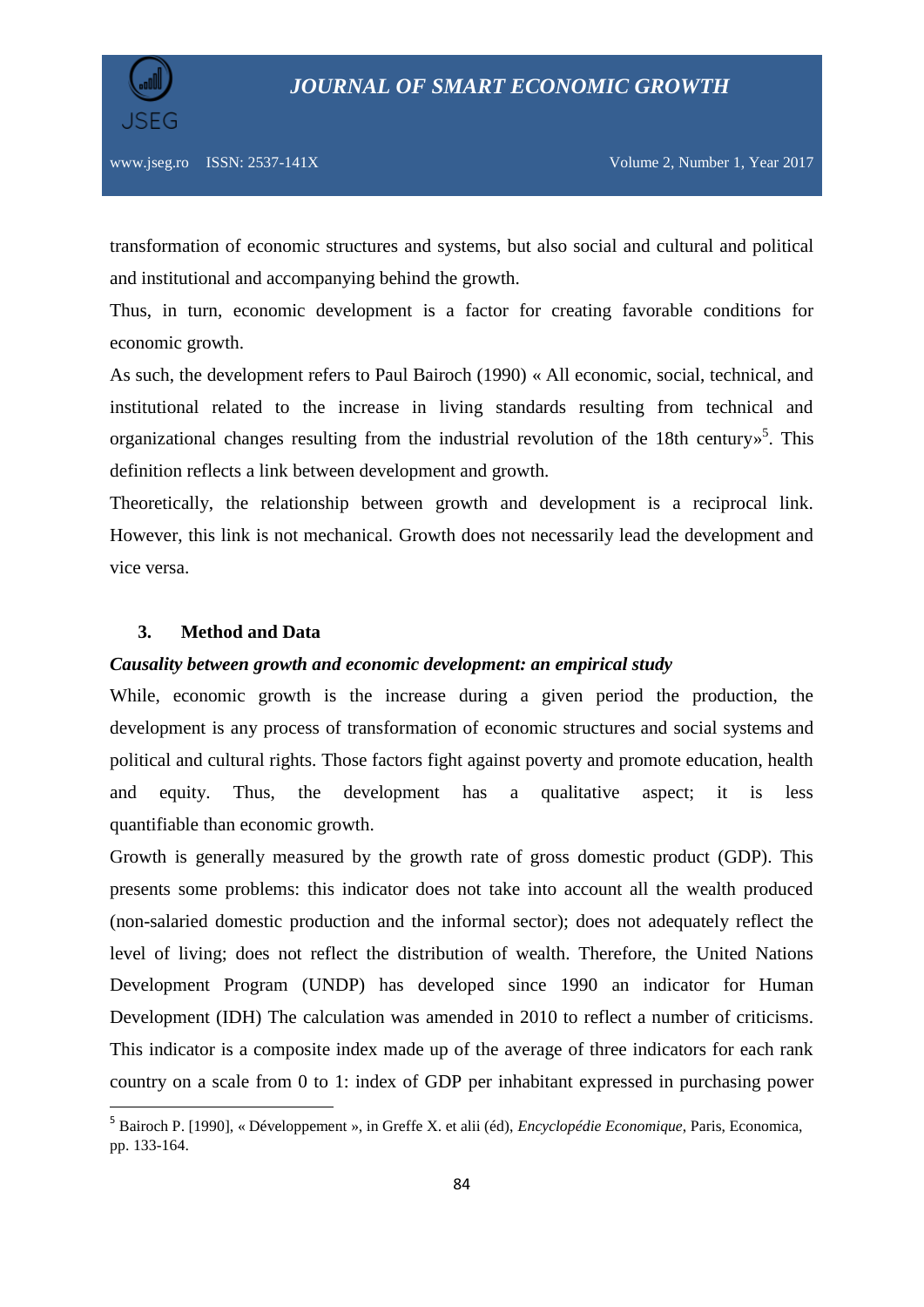

parities. The index of the hope of life at birth and the index of education measured by an indicator combining two thirds of the adult literacy rate and one third school enrollment.

How growth favors the development? And is that development promotes growth?

This leads us to use VAR modeling and Granger causality in order to verify the nature of the relationship between the growth indicator (GDP) and the different components of the development indicator (HDI).

The procedure adopted in this methodology proceeds through the following steps. First, it is necessary to study the stationary of time series using the test strategy of Dickey and Fuller (1979, 1981). Then, if all the series are made stationary, we estimate a VAR(p) model and apply the Granger causality test. The data used is from the World Bank data bank.

## *Methodology*

The approach adopted is to use a four-variable VAR model. Considering the time series of GDP per inhabitant ((*GDP<sub>t</sub>*) US\$ constant international PPP of 2011), life expectancy at birth (*LEB<sub>t</sub>*), primary school completion rate (*PSCR<sub>t</sub>*) and gross enrollment ratio (*GER<sub>t</sub>*), which are considered all, as endogenous. A model of simultaneous structural equations can be constructed to explain their behaviors considering that each variable depends on its delayed values and the delayed values of the other three variables.

The advantage of the model VAR proposed by Sims (1980) is not to impose restrictions priory. "Beware of theoretical a priori. Let the data speak "(Sims, 1996). We try to test the reciprocal relationship between growth and development by estimating possible relationships between gross domestic product (growth indicator) and life expectancy at birth, enrollment rate, and Completion rate of primary education, as development components (HDI).

This modeling is based on the assumption that the evolution of the economy can be well represented by the description of the dynamic behavior of a vector of N variables linearly dependent on the past.

We can build the following VAR model: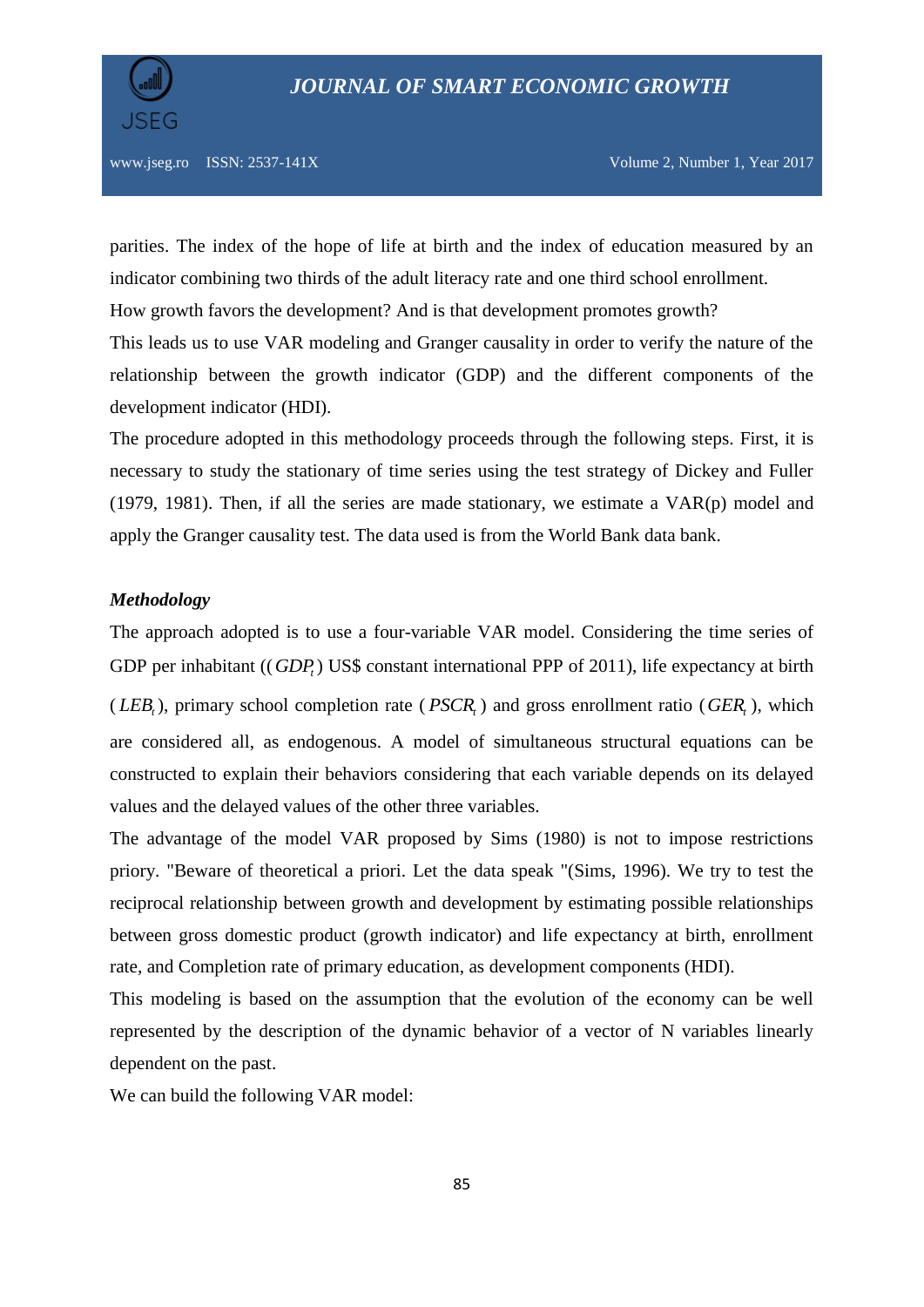

www.jseg.ro ISSN: 2537-141X  
\nVolume 2, Number 1, Year 2017  
\n
$$
\begin{cases}\nGDP_t = a_{10} + a_{11}GDP_{t-1} + ... + a_{1P}GDP_{t-P} + a_{21}LEB_{t-1} + ... + a_{2P}LEB_{t-P} + a_{31}GER_{t-1} + ... + a_{3P}GER_{t-P} + a_{41}PSCR_{t-1} + ... + a_{4P}PSCR_{t-P} + u_{1t} (1)\n\end{cases}
$$
\n
$$
\begin{cases}\nEB_t = b_{10} + b_{11}GDP_{t-1} + ... + b_{1P}GDP_{t-P} + b_{21}LEB_{t-1} + ... + b_{2P}LEB_{t-P} + b_{31}GER_{t-1} + ... + b_{3P} GER_{t-P} + b_{41} PSCR_{t-1} + ... + b_{4P} PSCR_{t-P} + u_{2t} (2)\n\end{cases}
$$
\n
$$
\begin{cases}\nGER_t = c_{10} + c_{11}GDP_{t-1} + ... + c_{1P}GDP_{t-P} + c_{21}LEB_{t-1} + ... + c_{2P}LEB_{t-P} + c_{31}GER_{t-1} + ... + c_{3P} GER_{t-P} + c_{41} PSCR_{t-1} + ... + c_{4P} PSCR_{t-P} + u_{3t} (3)\n\end{cases}
$$
\n
$$
\begin{cases}\nFSCR_t = d_{10} + d_{11}GDP_{t-1} + ... + d_{1P}GDP_{t-P} + d_{21}LEB_{t-1} + ... + d_{2P}LEB_{t-P} + d_{31}GER_{t-1} + ... + d_{3P} GER_{t-P} + d_{41} PSCR_{t-1} + ... + d_{4P} PSCR_{t-P} + u_{4t} (4)\n\end{cases}
$$

These equations define a VAR model given that such model in general expresses the current values of the endogenous variables only as a function of a constant and the delayed values of the endogenous variables. The number of delayed values determines the order of the VAR model and the terminology implies that this model is an extension of the autoregressive time series of order p (AR (P)) which can be explained by formulating the vector by equation next:<br>  $Y_t = \delta + \theta_1 Y_{t-1} + \theta_2 Y_{t-2} + \theta_1 Y_{t-p} + V_t$ 

$$
Y_t = \delta + \theta_1 Y_{t-1} + \theta_2 Y_{t-2} + \theta_p Y_{t-p} + V_t
$$

The estimation of such model assumes the stationary of the different variables. This means that the random vector  $Y_t$  it has a constant expectancy ( $E(Y_t) = m$ ) through time and the covariance matrices between  $Y_t$  and  $Y_{t+h}$  depends only on h and not on time (h = 0.1, ...) Which means that for  $h = 0$ , cov  $(Y_t)$  does not change in time.

It should be noted that in practice, these assumptions mean that the time series do not have trends or seasonal patterns and neither the variances that change over time. To realize these hypotheses or these conditions, some transformations on the data are necessary.

First, it is necessary to study the stationary of time series using the test strategy of Dickey and Fuller (1979, 1981).

#### **4. Results**

#### *Study of stationarity*

We adopt the sequential strategy of testing the existence of unit roots. We start by applying the augmented Dickey Fuller test on the general model with constant and trend. The following table shows the results of this study:

Table 1:

| <b>Variable</b> | <b>Stationarity</b>                          |
|-----------------|----------------------------------------------|
| Log PIB         | Stationary in level, at the threshold of 5%, |
|                 | with a constant                              |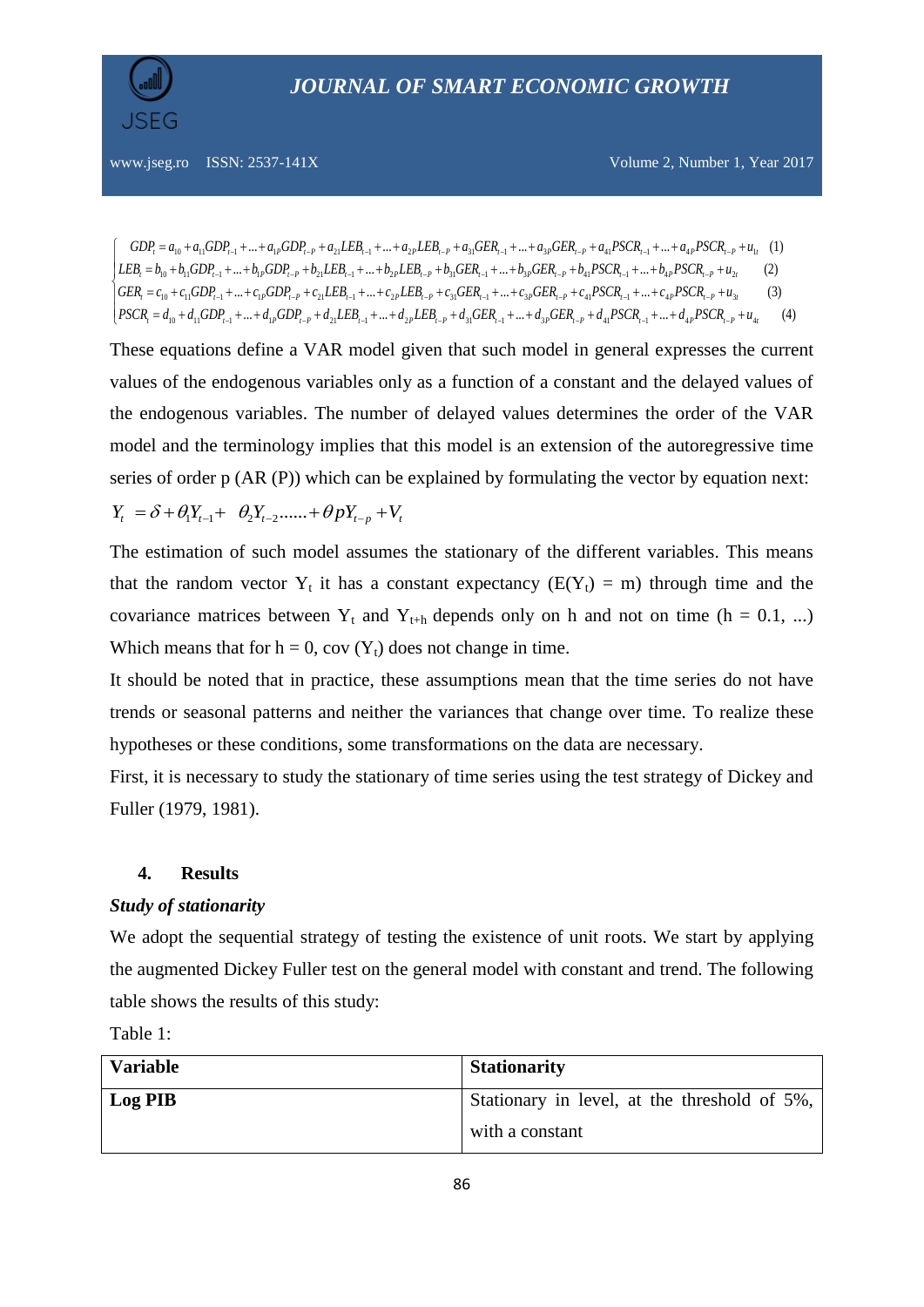

# *JOURNAL OF SMART ECONOMIC GROWTH*

www.jseg.ro ISSN: 2537-141X Volume 2, Number 1, Year 2017

| Log TSC         | Stationary in first difference, at the threshold |  |  |  |  |
|-----------------|--------------------------------------------------|--|--|--|--|
|                 | of 5%, without constant or trend                 |  |  |  |  |
| Log EVN         | Stationary in level, at the threshold of 5%,     |  |  |  |  |
|                 | with a constant                                  |  |  |  |  |
| <b>Log TAEP</b> | Stationary in level, at the threshold of 5%,     |  |  |  |  |
|                 | with a constant                                  |  |  |  |  |

# *The choice of the number of delays*

The number of delays is chosen which minimizes the values of the two AIC and SIC information criteria. The model variables are: **Log PIB**, **Log EVN, Log TAEP** et D(**Log TSC)**. The following table shows the values of the two criteria for the different delays. We adopt a VAR (1) model.

Table 2:

| <b>Delays</b>    | <b>AIC</b>   | <b>SC</b>    |
|------------------|--------------|--------------|
| $\bf{0}$         | $-10.45757$  | $-10.28868$  |
|                  | $-19.24274*$ | $-18.39830*$ |
| $\mathbf{2}$     | $-19.12222$  | $-17.60223$  |
| 3                | $-18.89041$  | $-16.69486$  |
| $\boldsymbol{4}$ | $-18.86754$  | $-15.99644$  |
| 5                | $-18.92666$  | $-15.38001$  |

## *Growth promotes development*

The VAR model estimation results, consistent with the predictions of development theories, show a positive relationship between the GDP growth rate and the completion rate of primary school with a coefficient of 0.126186 (Table 4), statistically significant at the 5% threshold. In addition, Granger's test shows a causal effect ranging from economic growth towards the completion of the primary education cycle (Table 5). Evidence shows that economic growth has a positive effect on development.

#### *Development promotes growth*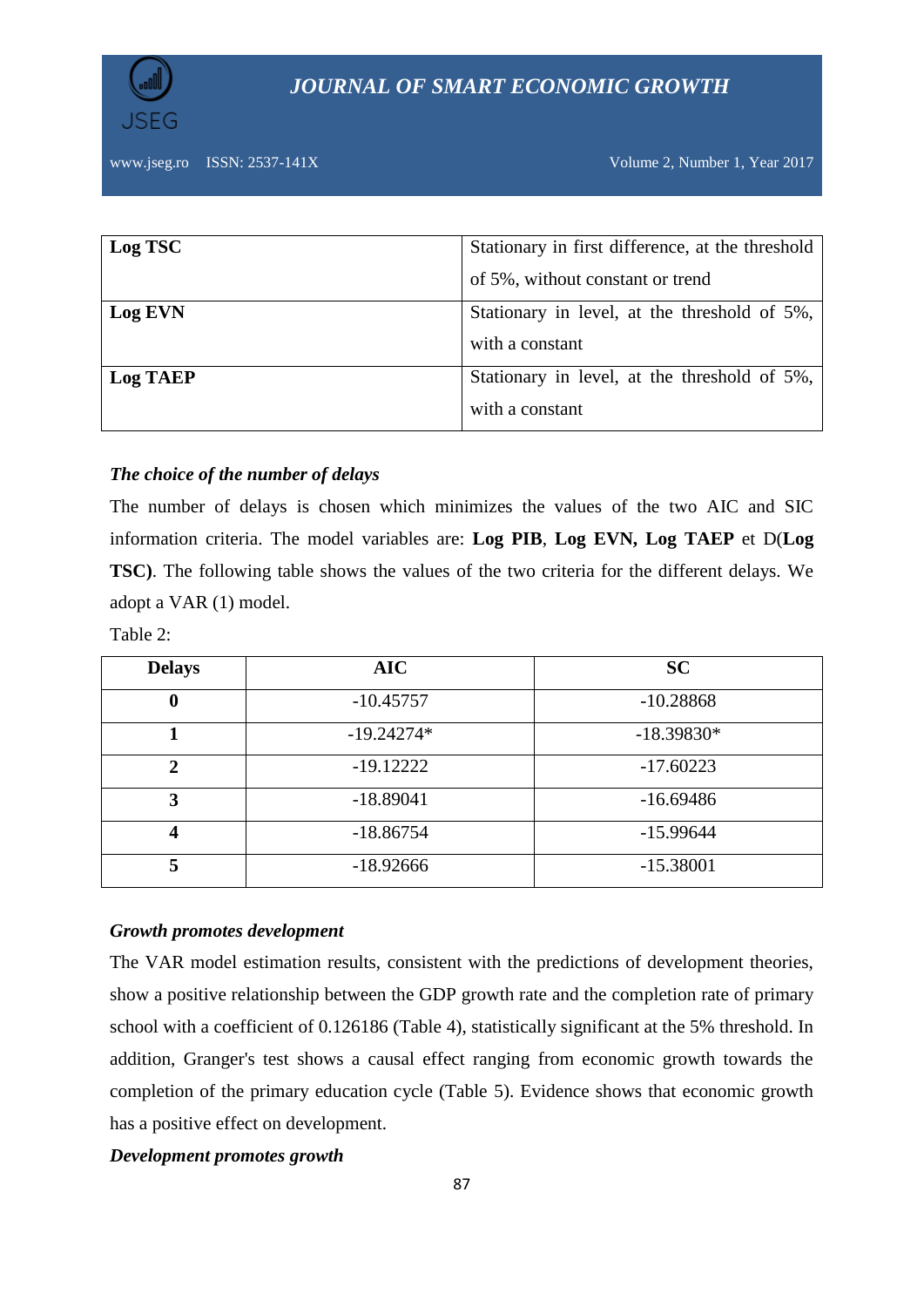

Our study shows a causal relationship in Granger's sense (prob  $= 0.0102$  (Table 5)) between life expectancy at birth and a completion rate of primary school. The latter influences positively and significantly GDP (prob = 0.0109, (Table 5)). Consequently, two components of the development indicator favor economic growth.

Confirming the predictions of economic theory, our results show a two-way causality between growth and development. Indeed, education plays an essential role in economic development and primary education is a very important step in education. It gives young childhood the basic elements necessary for its evolution and its present and future fulfillment. The foundation works of Mincer (1958), Schultz (1963) and Becker (1964) emphasized the importance of qualification and human capital in explaining the income of individuals. Most recently, Lucas (1988) and Romer (1990) and several others have shown the importance of human capital as a driver of economic growth. While, several authors such as Lindert (1994) have emphasized the opposite direction of causality rising incomes promote educational progress. As a result, most countries have seen the reduction or elimination of school fees in primary schools. The State must be the primary responsible for the construction of schools' infrastructure and the recruitment of teachers. It is the idea witch is defended by the most diverse currents, that education must be free and accessible to all people. Economic theory shows that the fight against poverty, the reduction of inequality, the increase of productivity and the prosperity of the national economy require the implementation of an efficient system of education.

It should be emphasized that our results reflect Tunisia's particular attention to the health and education sector and to improving the well-being of the population. Note that the HDI is a synthetic indicator that combines several factors of the economic aspect (GDP per inhabitant expressed in purchasing power parities) and social aspects such as health and education. In Tunisia, this indicator has shown remarkable and steady growth as shown in the following table:

|  |  |  |  | Year   1960   1970   1980   1990   2000   2005   2010   2015                                         |  |
|--|--|--|--|------------------------------------------------------------------------------------------------------|--|
|  |  |  |  | $\boxed{\text{IDH} \mid 0.43 \mid 0.45 \mid 0.45 \mid 0.54 \mid 0.63 \mid 0.67 \mid 0.70 \mid 0.72}$ |  |

Table 3: Development of the HDI in Tunisia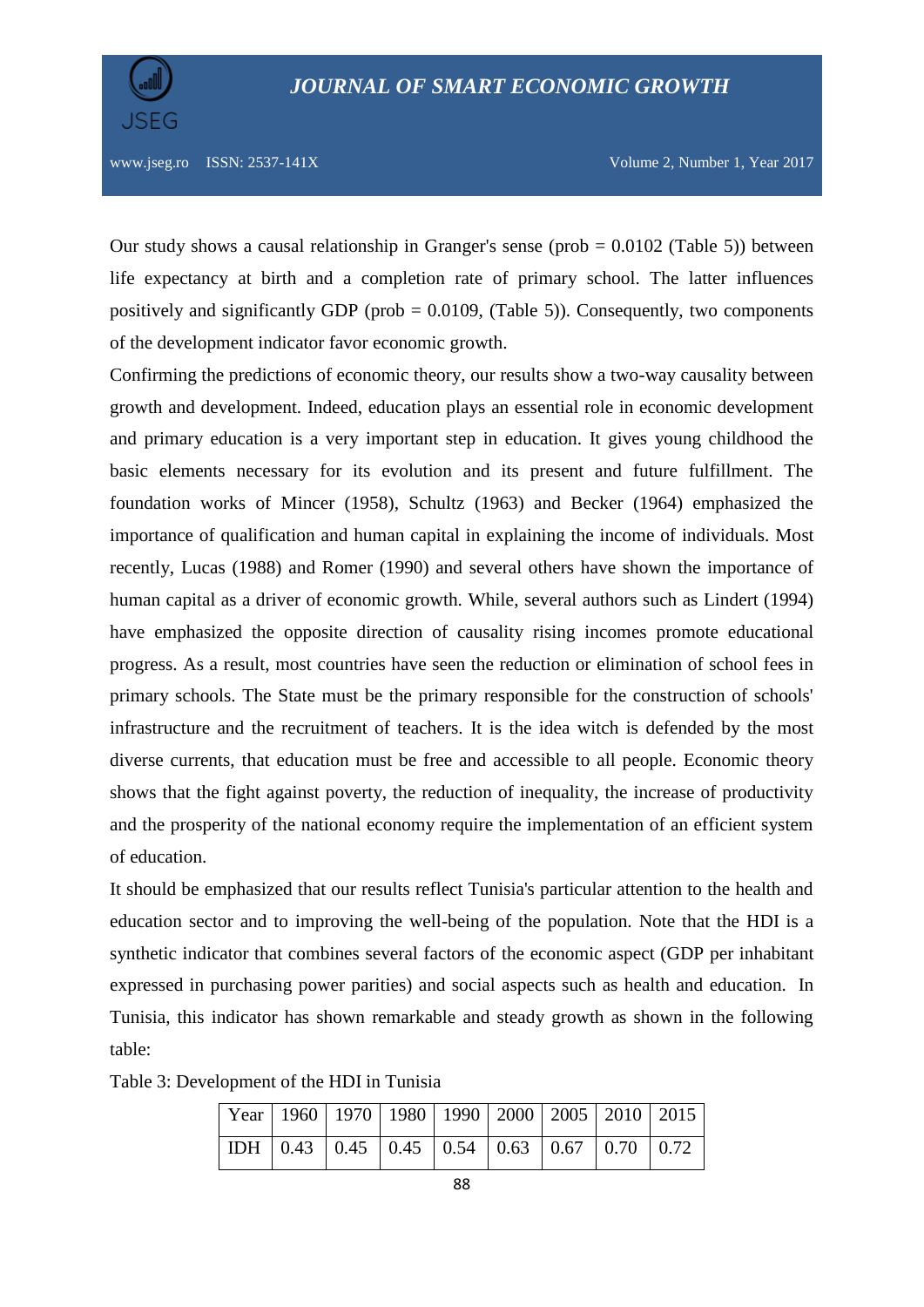

Since independence, Tunisia has made an important step in the education and health sector by generalizing and making it free. Indeed, public policy in Tunisia has allocated a large share of the state's financial resources to the effort to improve infrastructure, education and health. According to the 2010 Human Development Report, Tunisia was ranked among the top 10 countries in terms of non-monetary HDI and GDP between 1970 and 2010.

In its health policy, Tunisia has paid particular attention to improving the health of the population. This has led to an increase in the standard of living. Indeed, life expectancy at birth has seen a remarkable evolution: In 2014 it is 77,588 years for women and 71,9 years for men, as against 43,007 years and 41,06 years respectively in 1960. At the same time, the mortality rate fell from 22.24 ‰ in 1960 to 6.2 ‰ in 2014.

In terms of its education policy, Tunisia has made a huge step in generalizing it and making it free for all children of school age: the enrollment rate rose from 103.5% in 1971 to 113% in 2014. In addition, school retention has improved: the completion rate of primary school has risen from 56.95% in 1971 to 99.72% in 2014. Tunisia has therefore taken up the challenge of illiteracy. Indeed, the adult education program aimed at eradicating illiteracy among young people: the adult literacy rate has evolved from 48.19% in 1984 to 86.87% in 2015.

Compared with Morocco, data from the Office of the High Commissioner show that, at national level, 45% of Moroccans (aged 25 and over) had no education at all in 2014. Moreover, according to the The number of illiterate adults in the period 2005-2010 (in thousands) in Egypt, Morocco and Algeria were respectively 15631, 9967 and 6472 against 1661 in Tunisia. The same stats show that in 2010 the number of out-of-school children (in thousands) was 368 in Egypt, 134 in Morocco and 82 in Algeria compared with 5 in Tunisia.

Another work by Karmi and Chkir (2014) on the case of the Tunisian economy for the period from 1980 to 2011 showed a positive link between economic growth and the three main pillars of the economy. (Social, economic and environmental).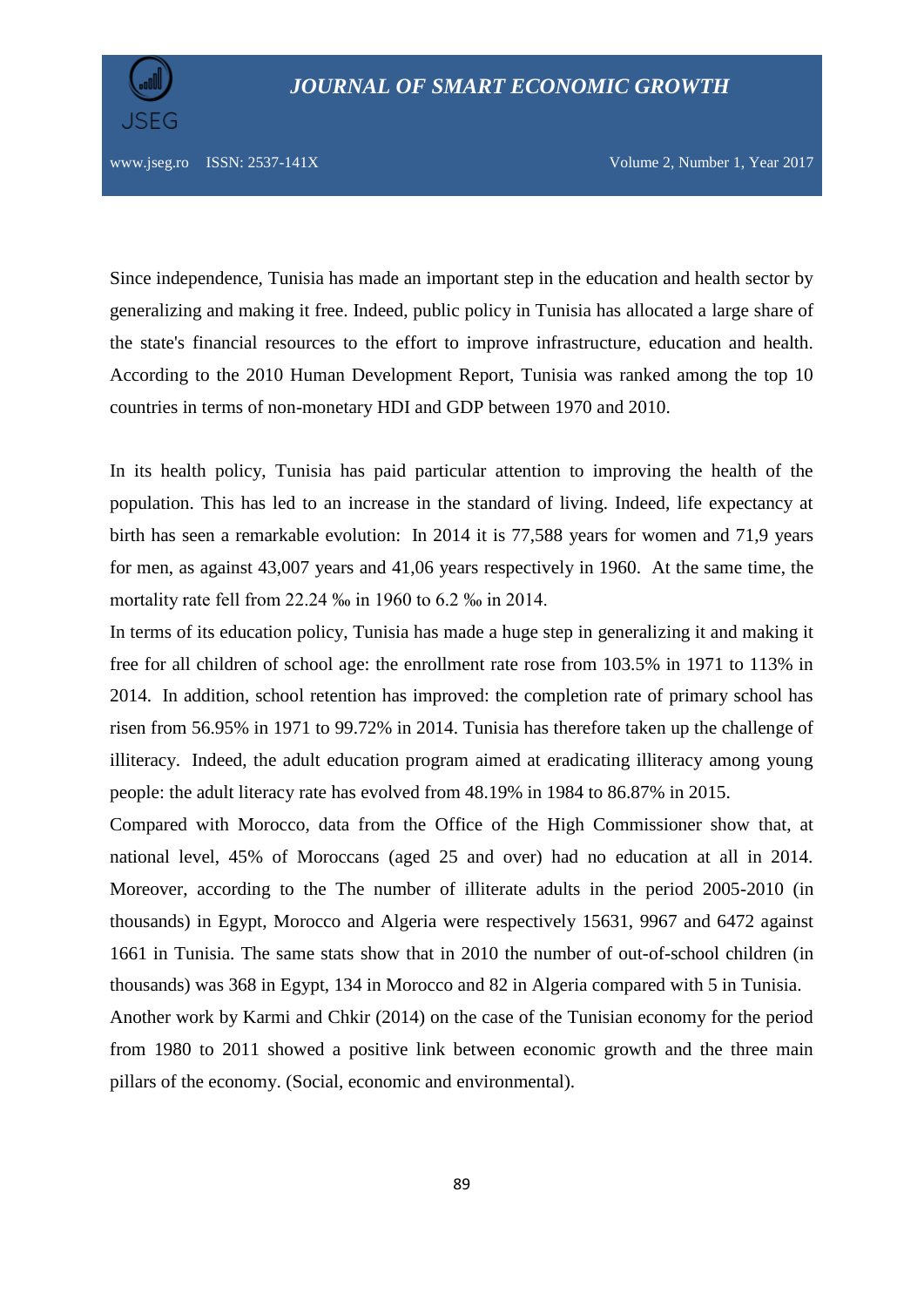

*JOURNAL OF SMART ECONOMIC GROWTH*

www.jseg.ro ISSN: 2537-141X Volume 2, Number 1, Year 2017

|  | Table 4: $VAR(1)$ |
|--|-------------------|
|--|-------------------|

|             | <b>PIB</b>   | <b>EVN</b>   | <b>TAEP</b>  | <b>TSC</b>   |
|-------------|--------------|--------------|--------------|--------------|
|             | 0.894601     | $-0.003916$  | 0.126186     | 0.015887     |
| <b>PIB</b>  | (0.04736)    | (0.00298)    | (0.05179)    | (0.01288)    |
|             | [18.8888]    | $[-1.31453]$ | [2.43664]    | [1.23346]    |
|             | $-0.033140$  | 0.960877     | 0.002583     | $-0.052773$  |
| <b>EVN</b>  | (0.32039)    | (0.02015)    | (0.35032)    | (0.08713)    |
|             | $[-0.10344]$ | [47.6753]    | [0.00737]    | $[-0.60570]$ |
|             | 0.279825     | 0.003442     | 0.335622     | $-0.045297$  |
| <b>TAEP</b> | (0.14247)    | (0.00896)    | (0.15578)    | (0.03874)    |
|             | [1.96415]    | [0.38407]    | [2.15450]    | $[-1.16917]$ |
|             | $-1.659348$  | $-0.038110$  | $-0.680792$  | 0.429965     |
| <b>TSC</b>  | (0.53007)    | (0.03335)    | (0.57960)    | (0.14415)    |
|             | $[-3.13041]$ | $[-1.14290]$ | $[-1.17459]$ | [2.98274]    |
|             | 1.455828     | 0.249204     | $-0.041857$  | 0.050218     |
| C           | (0.57526)    | (0.03619)    | (0.62901)    | (0.15644)    |
|             | [2.53072]    | [6.88639]    | $[-0.06654]$ | [0.32101]    |
| $R^2$       | 0.994748     |              |              |              |

Table 5: Causality in the sense of Granger

| <b>Hypothesis:</b>                          | Obs | <b>F-Statistic</b> | Prob.  |
|---------------------------------------------|-----|--------------------|--------|
| LOG(EVN) does not Granger Cause LOG(PIB     | 45  | 0.02749            | 0.8691 |
| LOG(PIB) does not Granger Cause LOG(EVN)    |     | 1.80882            | 0.1859 |
| LOG(TAEP) does not Granger Cause LOG(PIB)   | 45  | 7.09309            | 0.0109 |
| LOG(PIB) does not Granger Cause LOG(TAEP)   |     | 13.0384            | 0.0008 |
| D(LOG(TSC)) does not Granger Cause LOG(PIB) | 44  | 14.6582            | 0.0004 |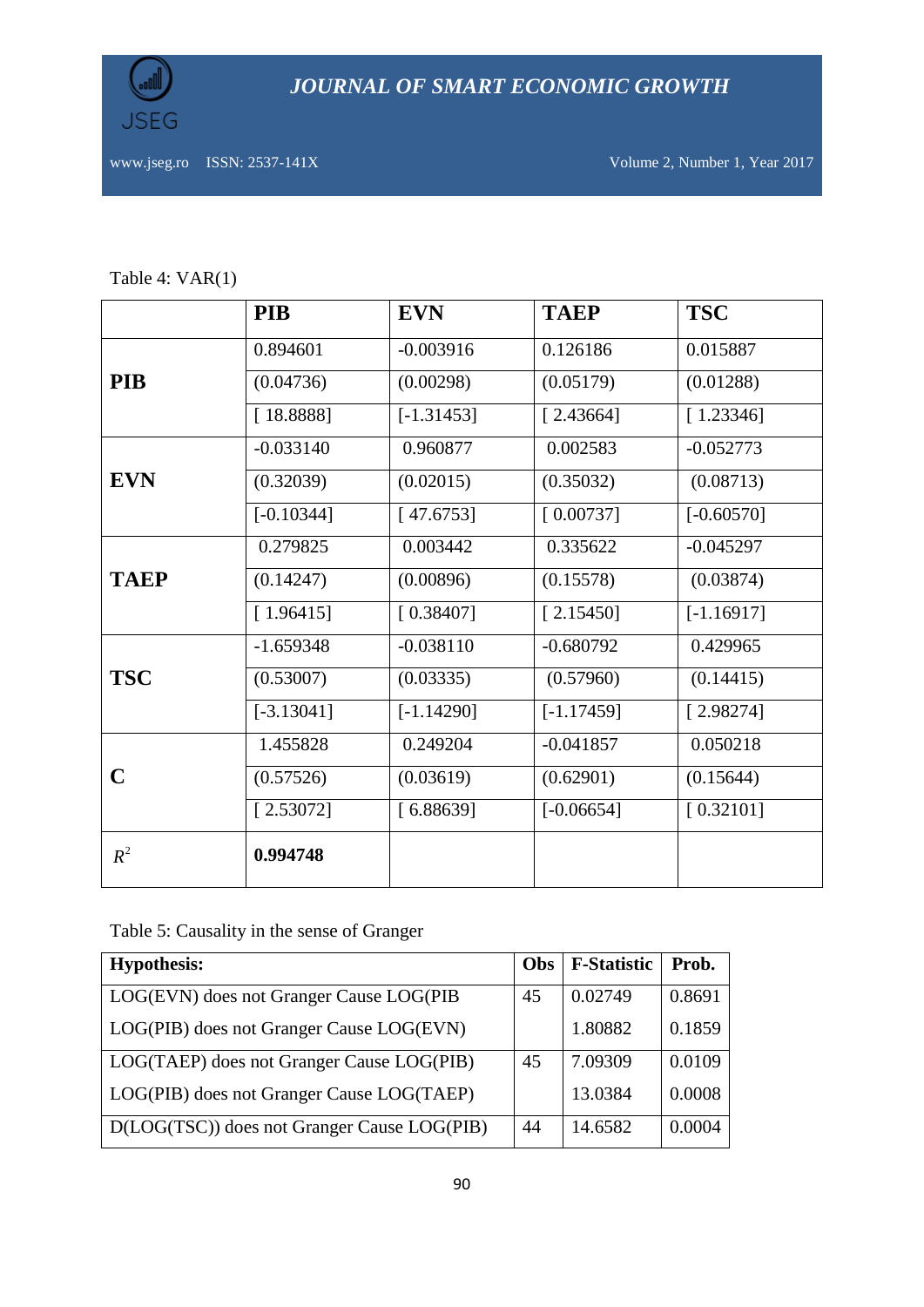



| LOG(PIB) does not Granger Cause D(LOG(TSC))  |    | 0.11837 | 0.7326 |
|----------------------------------------------|----|---------|--------|
| LOG(TAEP) does not Granger Cause LOG(EVN)    | 45 | 0.09277 | 0.7622 |
| LOG(EVN) does not Granger Cause LOG(TAEP)    |    | 7.23615 | 0.0102 |
| D(LOG(TSC)) does not Granger Cause LOG(EVN)  | 44 | 1.67208 | 0.2032 |
| LOG(EVN) does not Granger Cause D(LOG(TSC))  |    | 0.02484 | 0.8755 |
| D(LOG(TSC)) does not Granger Cause LOG(TAEP) | 44 | 0.00361 | 0.9524 |
| LOG(TAEP) does not Granger Cause D(LOG(TSC)) |    | 0.01029 | 0.9197 |

# **5. Discussion and Conclusions**

During this research, we have tried to study the relationship between development and economic growth using VAR modeling and causality in the Granger sense. The study showed a correlation between the main pillars of development and economic growth in Tunisia during the period 1970 to 2015. Confirmed to economic theory, growth favors development and development promotes growth.

Although, growth resources in a country are an essential element of development, certain conditions that focus on public policies in education, health, housing, environment and culture, as well as democracy and social equity play an important role in the development process.

For Tunisia, certain measures are essential to promote sustainable development:

- Faced with a society increasingly consuming goods and services, agricultural production that consumes a lot of natural resources and industrial production often polluting, Tunisia must act strategically by developing information on the ecological qualities of products and services, To promote an agriculture respectful of ecological balances and to ensure the environmental upgrading of industrial enterprises.
- In the face of social development marked by great inequalities and imbalances between regions, social equity and national solidarity must be strengthened by establishing a dynamic and innovative economy and consolidating the competitiveness of the regions.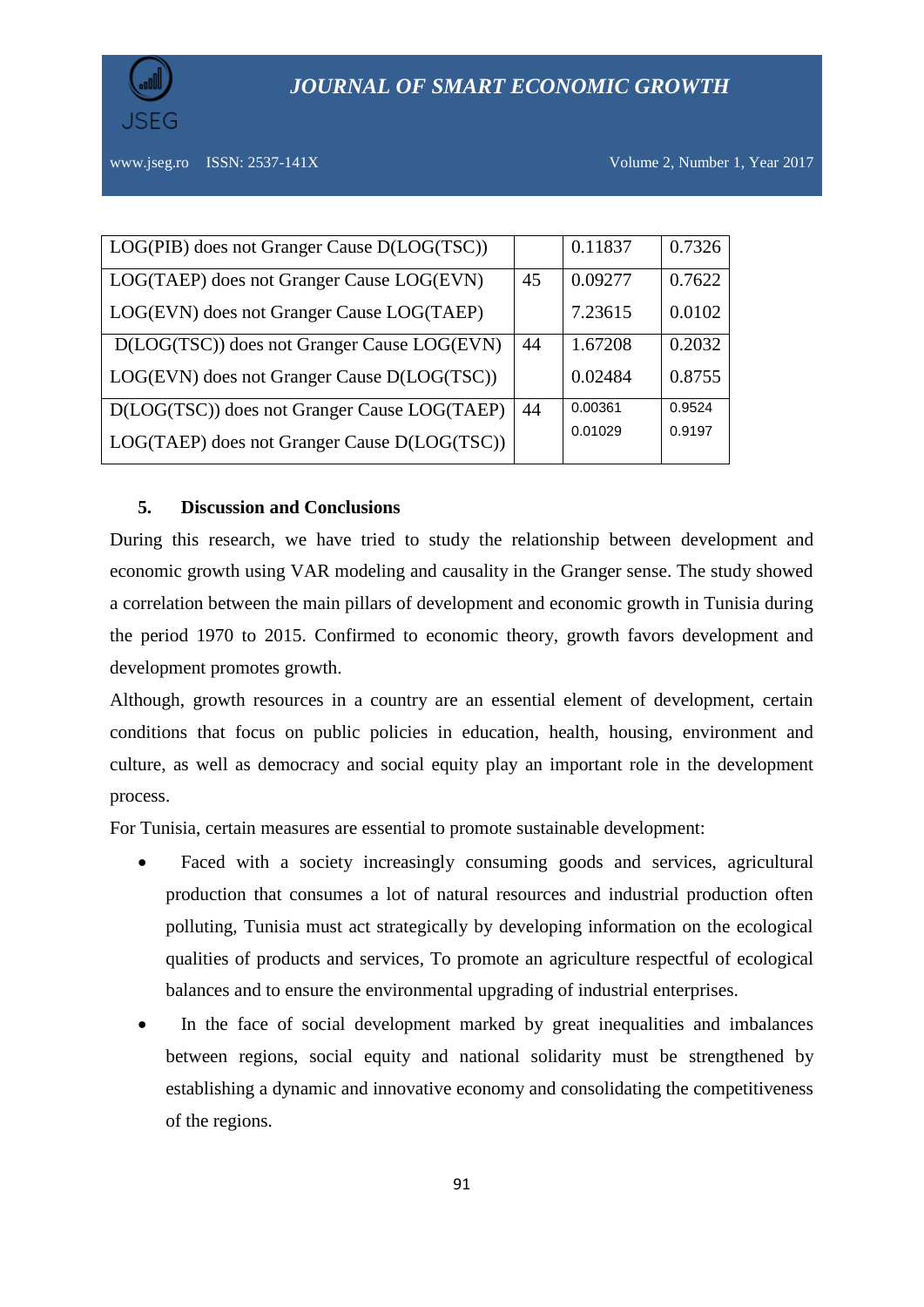

- Given increasing pressures on limited water resources, limited and fragile soil resources, and vulnerable and fragile forest and pastoral resources, the Tunisian state must strengthen governance in the management of natural resources and habitats.
- Promoting the knowledge society and adapting governance for better promotion of sustainable development.

Our study provides empirical evidence that growth promotes development and aims towards development. However, since this work does not take into account many essential developments-related data, it is therefore essential to take into account literacy rates, the poverty index, the "gender" indicator of human development, and the indicator of women's participation in the economic and political life...

#### **REFERENCES**

Bairoch P., 1990, Bairoch P. 1990, « Développement », in Greffe X. et alii (éd), Encyclopédie Economique, Paris, Economica, pp. 133-164.

Becker Gary S., 1964, « Human Capital: A Theoretical and Empirical Analysis, with Special Reference to Education », New York: Columbia University Press.

CNUCED, 2014, Rapport sur le Développement Economique en Afrique, Nations Unies Dickey, W. A. et Fuller, D. A., 1979, « Distribution of the estimators for autoregressive time series with a unit root», Journal of the American Statistical Association, 74, pp. 427-431.

Granger, C., 1969, « Investigating causal relations by econometric models and cross-spectral methods », Econometrica, vol. 37 (3), pp. 424-438.

Karmi H. et Chkir A., 2014 « Croissance économique et développement durable : cas de la Tunisie», International Conference on Business, Economics, Marketing & Management Research (BEMM'13) Volume Book: Economics & Strategic Management of Business Process (ESMB) Copyright IPCO 2013 Vol.2, pp.58-63

Kuznets S., 1971, discours de réception du prix Nobel The American, Economie Review, mars 1973, pp. 247 et s., traduit par G. Bensaïd.

Lindert P. H., 1994, «[The Rise of Social Spending, 1880-1930](https://ideas.repec.org/a/eee/exehis/v31y1994i1p1-37.html)» [Explorations in Economic History](https://ideas.repec.org/s/eee/exehis.html), Elsevier, vol. 31(1), pp. 1-37, January.